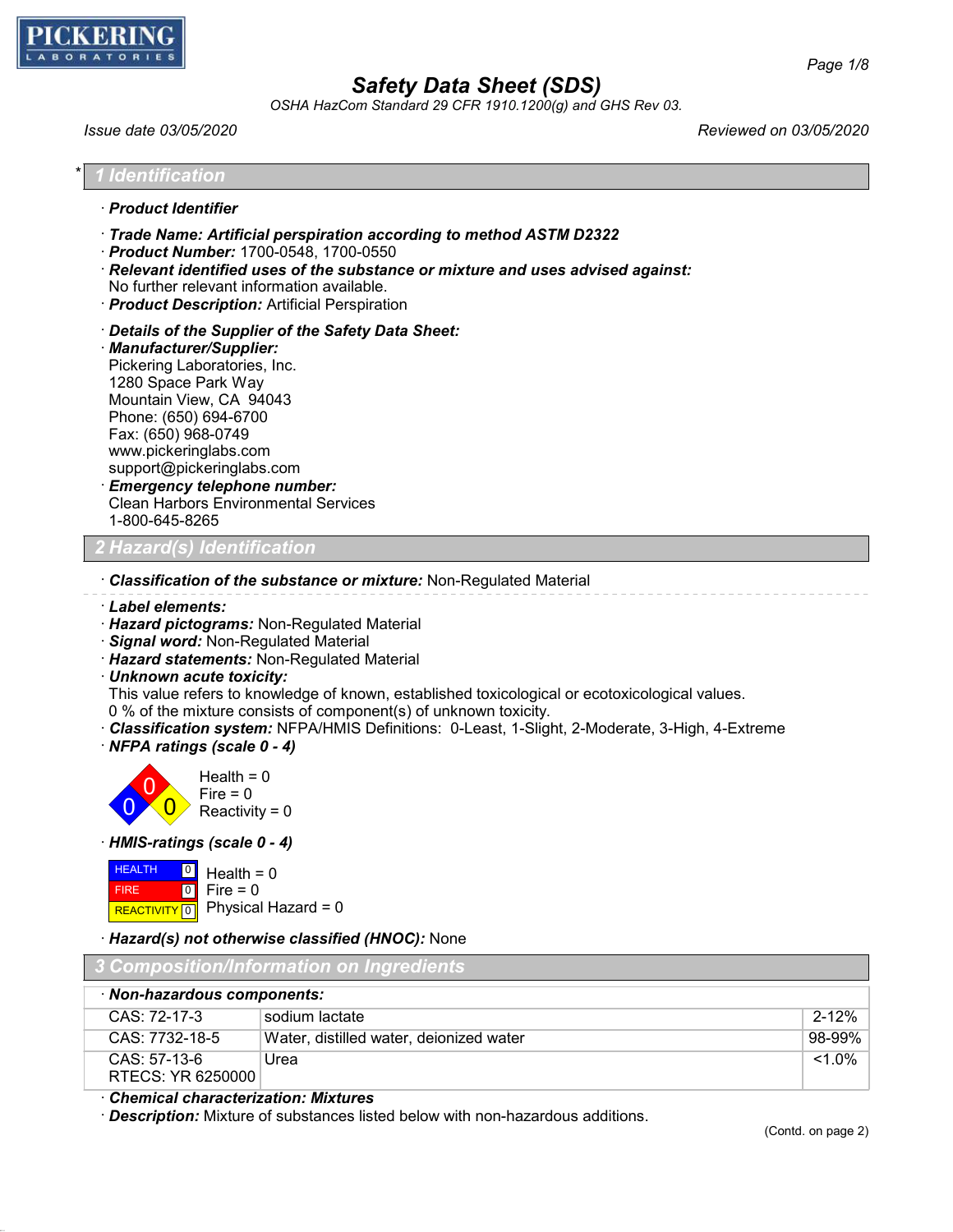

*OSHA HazCom Standard 29 CFR 1910.1200(g) and GHS Rev 03.*

*Issue date 03/05/2020 Reviewed on 03/05/2020*

### *Trade Name: Artificial perspiration according to method ASTM D2322*

| · Dangerous Components:                                                   |                                                                                                                                                                                                                   |        |
|---------------------------------------------------------------------------|-------------------------------------------------------------------------------------------------------------------------------------------------------------------------------------------------------------------|--------|
| Proprietary                                                               | Skin Irrit. 2, H315; Eye Irrit. 2A, H319; STOT SE 3, H335-H336                                                                                                                                                    | < 0.1% |
| · Additional information:                                                 | The exact percentages of the ingredients of this mixture are considered to be proprietary and are withheld in<br>accordance with the provisions of paragraph (i) of §1910.1200 of 29 CFR 1910.1200 Trade Secrets. |        |
| 4 First-Aid Measures                                                      |                                                                                                                                                                                                                   |        |
| · Description of first aid measures                                       | · General information: No special measures required.                                                                                                                                                              |        |
|                                                                           | After inhalation: Not anticipated under normal use.                                                                                                                                                               |        |
| · After skin contact:                                                     |                                                                                                                                                                                                                   |        |
|                                                                           | Wash with water and soap and rinse thoroughly.                                                                                                                                                                    |        |
| If skin irritation occurs, consult a doctor.<br>. $After this condition.$ |                                                                                                                                                                                                                   |        |

· *After eye contact:*

Hold eyelids apart and flush eyes with plenty of water for at least 15 minutes. Get medical attention.

· *After swallowing:*

Rinse mouth with water ensuring that rinse is not swallowed. Drink 2 glasses of water to dilute and induce vomitting by touching finger to the back of the victims throat. Get medical assistance immediately.

- · *Information for doctor*
- · *Most important symptoms and effects, both acute and delayed:* No further relevant information available.
- · *Indication of any immediate medical attention and special treatment needed:*
- No further relevant information available.

#### \* *5 Fire-Fighting Measures*

- · *Extinguishing media*
- · *Suitable extinguishing agents:*

CO₂, extinguishing powder or water spray. Fight larger fires with water spray or alcohol resistant foam.

- · *For safety reasons unsuitable extinguishing agents:* No further relevant information.
- · *Special hazards arising from the substance or mixture:* No further relevant information available.
- · *Advice for firefighters*
- · *Special protective equipment for firefighters:*

As in any fire, wear self-contained breathing apparatus pressure-demand (NIOSH approved or equivalent) and full protective gear to prevent contact with skin and eyes.

*6 Accidental Release Measures*

- · *Personal precautions, protective equipment and emergency procedures:* Wear protective equipment. Keep unprotected persons away.
- · *Environmental precautions:*
- Dilute with plenty of water.

Do not allow product to reach sewage system or any water course.

· *Methods and material for containment and cleaning up:*

Ensure adequate ventilation.

Absorb with liquid-binding material (i.e. sand, diatomite, acid binders, universal binders, sawdust).

Dispose of contaminated material as waste according to section 13.

· *Reference to other sections:*

See Section 7 for information on safe handling.

See Section 8 for information on personal protection equipment.

See Section 13 for disposal information.

(Contd. on page 3)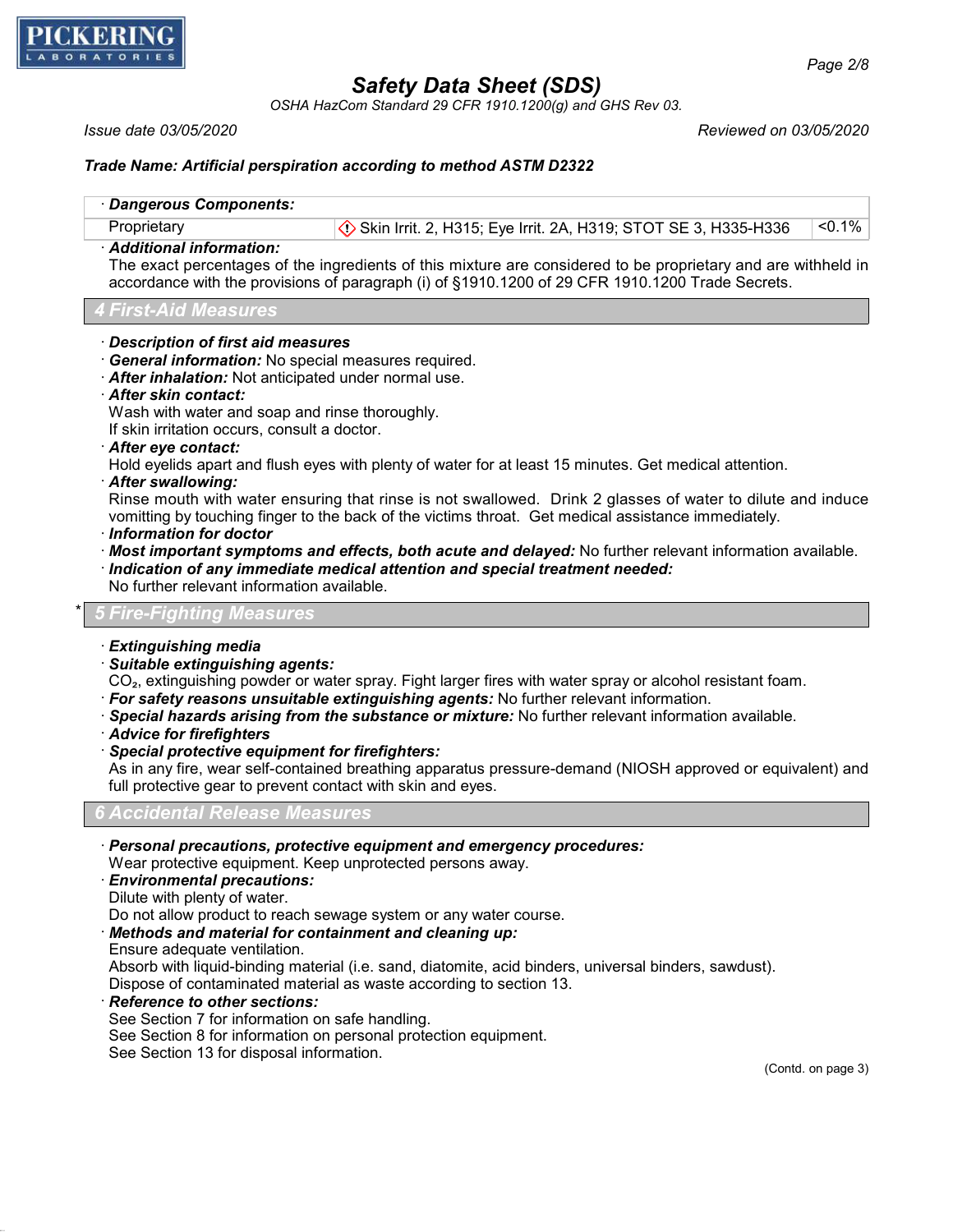

*OSHA HazCom Standard 29 CFR 1910.1200(g) and GHS Rev 03.*

*Issue date 03/05/2020 Reviewed on 03/05/2020*

### *Trade Name: Artificial perspiration according to method ASTM D2322*

### · *Protective Action Criteria for Chemicals*

| $·$ PAC-1:             |                        |                           |
|------------------------|------------------------|---------------------------|
|                        | 72-17-3 sodium lactate | $7.6$ mg/m <sup>3</sup>   |
| 57-13-6 Urea           |                        | $30 \text{ mg/m}^3$       |
| $·$ PAC-2:             |                        |                           |
|                        | 72-17-3 sodium lactate | 84 mg/m <sup>3</sup>      |
| 57-13-6 Urea           |                        | $280$ mg/m <sup>3</sup>   |
| $·$ PAC-3:             |                        |                           |
|                        | 72-17-3 sodium lactate | $790$ mg/m <sup>3</sup>   |
| 57-13-6 Urea           |                        | $1,700$ mg/m <sup>3</sup> |
| 7 Handling and Storage |                        |                           |

#### · *Handling*

#### · *Precautions for safe handling:*

Ensure good ventilation/exhaustion at the workplace.

Avoid contact with skin, eyes and clothing

Avoid breathing fumes.

Use personal protection equipment as outlined in section 8.

- · *Information about protection against explosions and fires:* No special measures required.
- · *Conditions for safe storage, including any incompatibilities*
- · *Storage*

· *Requirements to be met by storerooms and receptacles:* Store frozen

- · *Information about storage in one common storage facility:* Not required.
- · *Further information about storage conditions:* Keep receptacle tightly sealed.
- · *Specific end use(s):* No further relevant information available.

*8 Exposure Controls/Personal Protection*

· *Additional information about design of technical systems:* No further data; see section 7.

- · *Control parameters:*
- · *Components with occupational exposure limits:*

The product does not contain any relevant quantities of materials with critical values that have to be monitored at the workplace.

· *Additional information:* The lists that were valid during the creation of this SDS were used as basis.

- · *Exposure controls:*
- · *Personal protective equipment*
- · *General protective and hygienic measures:*

Use adequate exhaust ventilation to prevent inhalation of product vapors.

Do not eat or drink while handling product.

Immediately remove all soiled and contaminated clothing.

#### · *Breathing equipment:*

Respiratory protection is not required unless handling of the material produces nuisance airborne concentrations.

· *Protection of hands:*



· *Material of gloves:* Latex or vinyl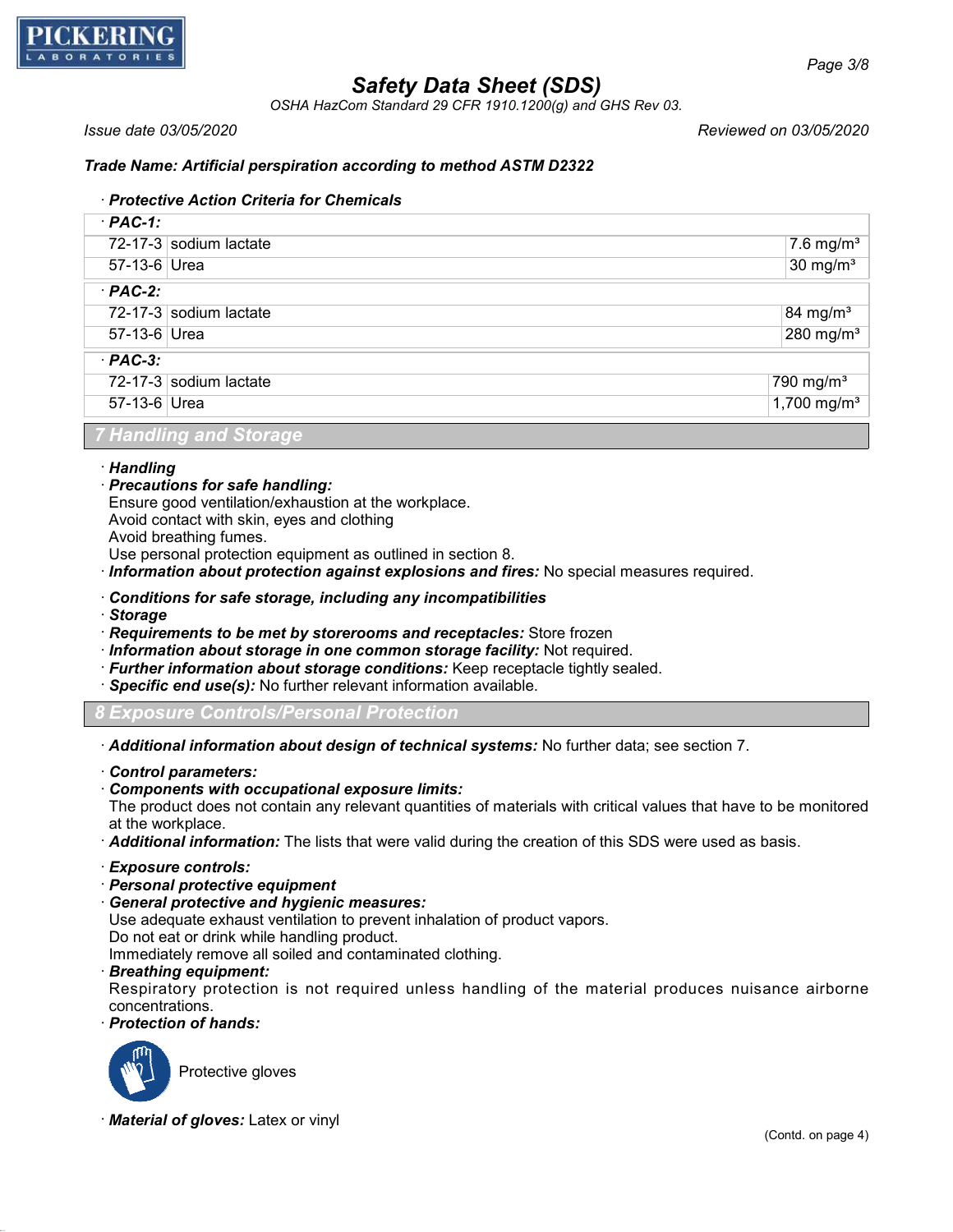

*OSHA HazCom Standard 29 CFR 1910.1200(g) and GHS Rev 03.*

*Issue date 03/05/2020 Reviewed on 03/05/2020*

### *Trade Name: Artificial perspiration according to method ASTM D2322*

### · *Penetration time of glove material:*

The exact break-through time has to be determined and observed by the manufacturer of the protective gloves.

## · *Eye protection:*



Tightly sealed goggles

· *Body protection:* Lab coat

*9 Physical and Chemical Properties*

| · Information on basic physical and chemical properties<br><b>General Information</b><br>· Appearance: |                                                                                                                         |
|--------------------------------------------------------------------------------------------------------|-------------------------------------------------------------------------------------------------------------------------|
| Form:<br>Color:<br>· Odor:<br>· Odor threshold:                                                        | Liquid<br>Colorless<br>Odorless<br>Not determined.                                                                      |
| $\cdot$ pH-value @ 20 °C (68 °F):                                                                      | 7.5                                                                                                                     |
| Change in condition<br><b>Melting point/Melting range:</b><br><b>Boiling point/Boiling range:</b>      | Not determined.<br>≥100 °C (≥212 °F)                                                                                    |
| · Flash point:                                                                                         | None                                                                                                                    |
| · Flammability (solid, gaseous):                                                                       | Not applicable.                                                                                                         |
| · Ignition temperature:                                                                                | Not applicable                                                                                                          |
| · Decomposition temperature:                                                                           | Not determined.                                                                                                         |
| · Auto igniting:                                                                                       | Product is not self-igniting.                                                                                           |
| · Danger of explosion:                                                                                 | Product does not present an explosion hazard.                                                                           |
| · Explosion limits:<br>Lower:<br><b>Upper:</b>                                                         | Not determined.<br>Not determined.                                                                                      |
| $\cdot$ Vapor pressure @ 20 °C (68 °F):                                                                | ≤23 hPa (≤17.3 mm Hg)                                                                                                   |
| $\cdot$ Density @ 20 °C (68 °F):<br>· Relative density:<br>· Vapor density:<br>· Evaporation rate:     | $\geq$ 1.025-≤1.026 g/cm <sup>3</sup> (≥8.5536-≤8.562 lbs/gal)<br>Not determined.<br>Not determined.<br>Not determined. |
| · Solubility in / Miscibility with:<br>Water:                                                          | Aqueous solution                                                                                                        |
| · Partition coefficient (n-octanol/water): Not determined.                                             |                                                                                                                         |
| · Viscosity:<br>Dynamic:<br><b>Kinematic:</b>                                                          | Not determined.<br>Not determined.                                                                                      |
| · Solvent content:<br>Water:                                                                           | 93.7 %                                                                                                                  |

(Contd. on page 5)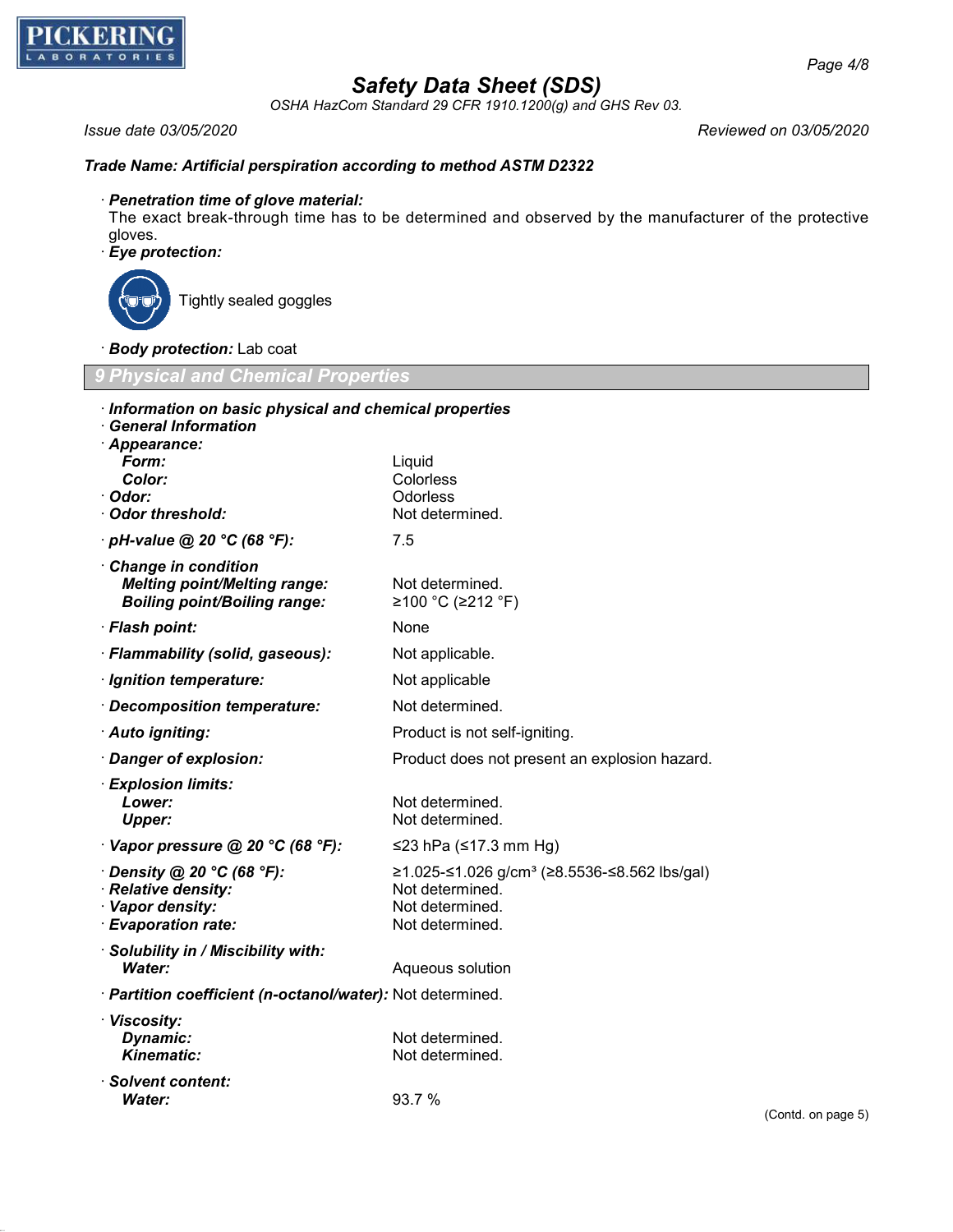

*OSHA HazCom Standard 29 CFR 1910.1200(g) and GHS Rev 03.*

*Issue date 03/05/2020 Reviewed on 03/05/2020*

### *Trade Name: Artificial perspiration according to method ASTM D2322*

| <b>VOC content:</b>        | 0.00 %                                     |
|----------------------------|--------------------------------------------|
| <b>Solids content:</b>     | 11%                                        |
| $\cdot$ Other information: | No further relevant information available. |

## *10 Stability and Reactivity*

### · *Reactivity:* No further relevant information available.

- · *Chemical stability:* Stable under normal conditions.
- · *Thermal decomposition / conditions to be avoided:* No decomposition if used according to specifications.
- · *Possibility of hazardous reactions:* No dangerous reactions known.
- · *Conditions to avoid:* No further relevant information available.
- · *Incompatible materials:* No further relevant information available.
- · *Hazardous decomposition products:* No dangerous decomposition products known.

#### *11 Toxicological Information*

- · *Information on toxicological effects:*
- · *Acute toxicity:*
- · *LD/LC50 values that are relevant for classification:* No data available.
- · *Primary irritant effect:*
- · *On the skin:* No irritating effect.
- · *On the eye:* No irritating effect.
- · *Additional toxicological information:*

The product is not subject to classification according to internally approved calculation methods for preparations.

When used and handled according to specifications, the product does not have any harmful effects according to our experience and the information provided to us.

· *Carcinogenic categories:*

## · *IARC (International Agency for Research on Cancer):*

None of the ingredients are listed.

#### · *NTP (National Toxicology Program):*

None of the ingredients are listed.

#### · *OSHA-Ca (Occupational Safety & Health Administration):*

None of the ingredients are listed.

### *. Ecological Informati*

- · *Toxicity:*
- · *Aquatic toxicity:* No further relevant information available.
- · *Persistence and degradability:* No further relevant information available.
- · *Behavior in environmental systems:*
- · *Bioaccumulative potential:* No further relevant information available.
- · *Mobility in soil:* No further relevant information available.
- · *Additional ecological information:*
- · *General notes:*

Water hazard class 1 (Self-assessment): slightly hazardous for water Generally not hazardous for water.

- · *Results of PBT and vPvB assessment:*
- · *PBT:* Not applicable.
- · *vPvB:* Not applicable.
- · *Other adverse effects:* No further relevant information available.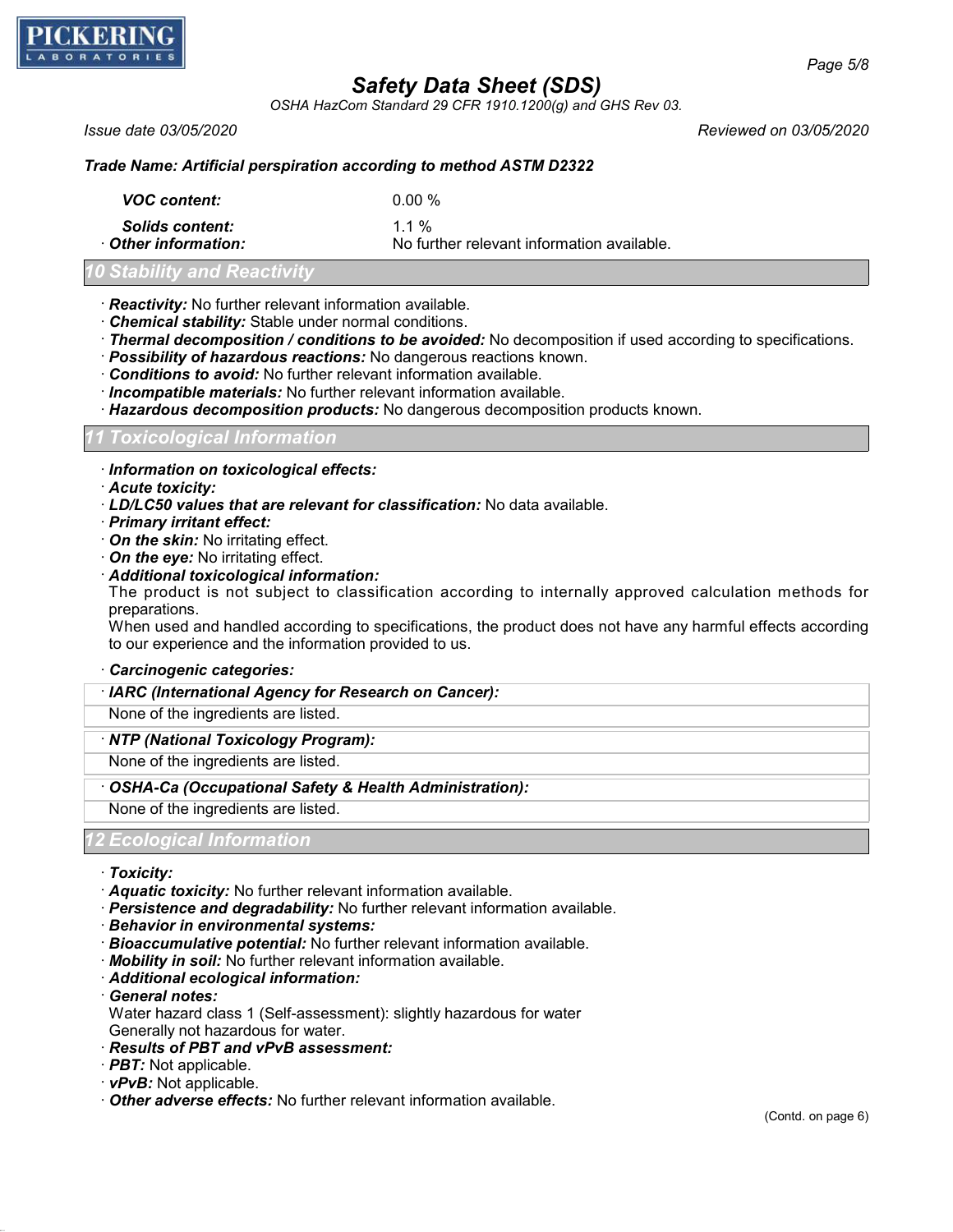

*OSHA HazCom Standard 29 CFR 1910.1200(g) and GHS Rev 03.*

*Issue date 03/05/2020 Reviewed on 03/05/2020*

### *Trade Name: Artificial perspiration according to method ASTM D2322*

*13 Disposal Considerations*

#### · *Waste treatment methods*

· *Recommendation:*

This product may be mixed with a combustible solvent and burned in a chemical incinerator equipped with an after burner and scruber. This product can also be sent to an EPA approved waste disposal facility. Observe all federal, state and local environmental regulations when disposing of this material.

- · *Uncleaned packaging*
- · *Recommendation:* Disposal must be made according to official regulations.
- · *Recommended cleansing agent:* Water, if necessary with cleansing agents.

### *Transport Information*

| · UN-Number:<br>· DOT, ADR/ADN, ADN, IMDG, IATA<br>$\cdot$ UN proper shipping name:<br>· DOT, ADR/ADN, ADN, IMDG, IATA<br>· Transport hazard class(es): | Non-Regulated Material<br>Non-Regulated Material |
|---------------------------------------------------------------------------------------------------------------------------------------------------------|--------------------------------------------------|
| · DOT, ADR/ADN, ADN, IMDG, IATA<br>· Class:<br>· Packing group:                                                                                         | Non-Regulated Material                           |
| · DOT, ADR/ADN, IMDG, IATA                                                                                                                              | Non-Regulated Material                           |
| · Environmental hazards:                                                                                                                                | Not applicable.                                  |
| · Special precautions for user:                                                                                                                         | Not applicable.                                  |
| Transport in bulk according to Annex II of                                                                                                              |                                                  |
| <b>MARPOL73/78 and the IBC Code:</b>                                                                                                                    | Not applicable.                                  |
| · UN "Model Regulation":                                                                                                                                | Non-Regulated Material                           |

### *15 Regulatory Information*

· *Safety, health and environmental regulations/legislation specific for the substance or mixture:*

## · *SARA (Superfund Amendments and Reauthorization):*

|                                                             | · Section 355 (extremely hazardous substances):   |  |  |
|-------------------------------------------------------------|---------------------------------------------------|--|--|
|                                                             | None of the ingredients are listed.               |  |  |
|                                                             | · Section 313 (Specific toxic chemical listings): |  |  |
|                                                             | None of the ingredients are listed.               |  |  |
| · TSCA (Toxic Substances Control Act):                      |                                                   |  |  |
|                                                             | 72-17-3 sodium lactate                            |  |  |
|                                                             | 7647-14-5 Sodium Chloride                         |  |  |
| 57-13-6 Urea                                                |                                                   |  |  |
|                                                             | Proprietary                                       |  |  |
|                                                             | 7732-18-5 Water, distilled water, deionized water |  |  |
| California Proposition 65:                                  |                                                   |  |  |
|                                                             | Chemicals known to cause cancer:                  |  |  |
| None of the ingredients are listed.                         |                                                   |  |  |
| Chemicals known to cause reproductive toxicity for females: |                                                   |  |  |
|                                                             | None of the ingredients are listed.               |  |  |

(Contd. on page 7)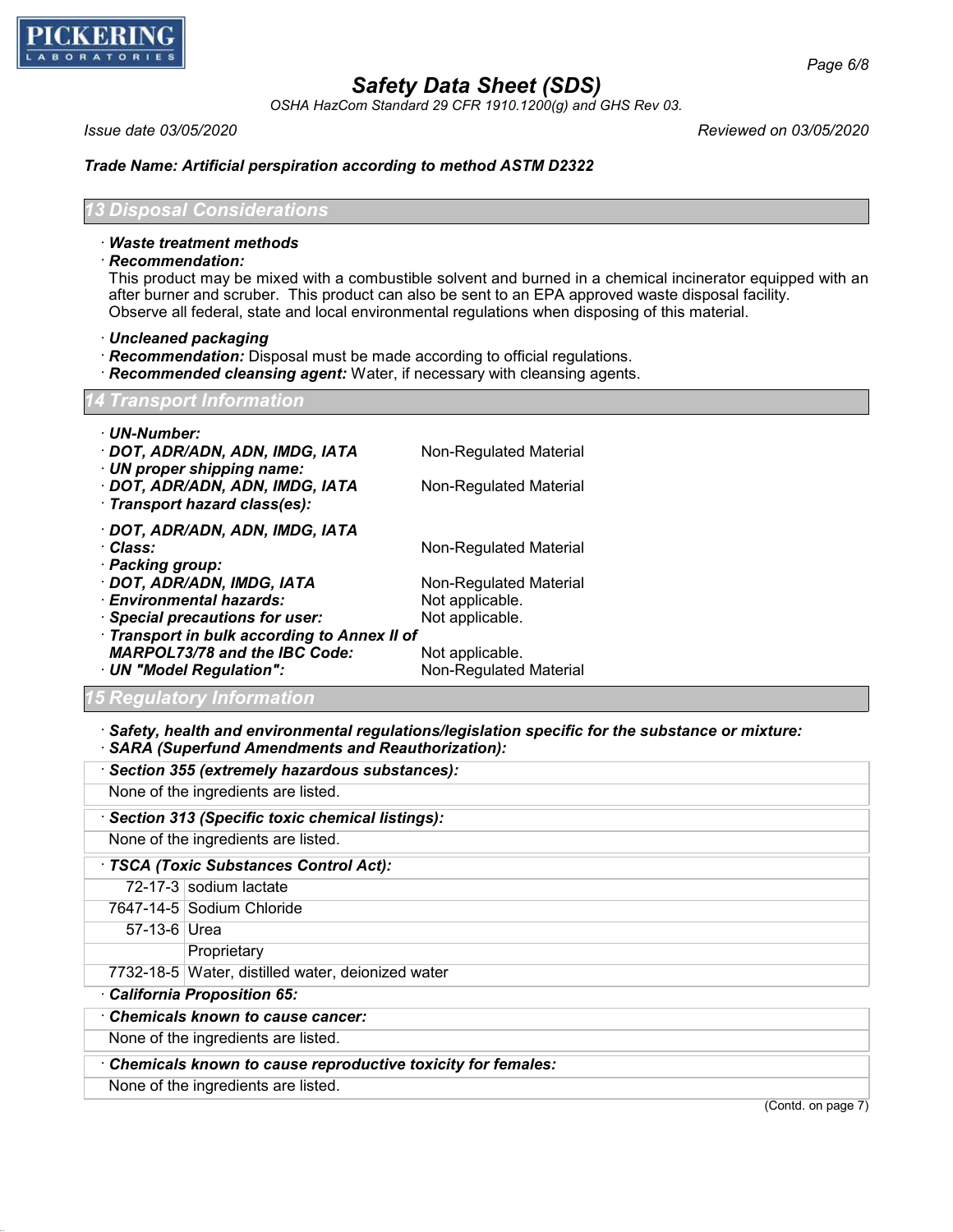

*OSHA HazCom Standard 29 CFR 1910.1200(g) and GHS Rev 03.*

*Issue date 03/05/2020 Reviewed on 03/05/2020*

#### *Trade Name: Artificial perspiration according to method ASTM D2322*

| Chemicals known to cause reproductive toxicity for males: |
|-----------------------------------------------------------|
| None of the ingredients are listed.                       |
| Chemicals known to cause developmental toxicity:          |
|                                                           |
| None of the ingredients are listed.                       |
| · New Jersey Right-to-Know List:                          |
| Proprietary                                               |
| · New Jersey Special Hazardous Substance List:            |
| None of the ingredients are listed.                       |
| · Pennsylvania Right-to-Know List:                        |
| Proprietary                                               |
| · Pennsylvania Special Hazardous Substance List:          |
| Е<br>Proprietary                                          |
| <b>Carcinogenic categories:</b>                           |
| <b>EPA (Environmental Protection Agency):</b>             |
| 57-13-6 Urea<br>Ш                                         |

### · *TLV (Threshold Limit Value established by ACGIH):*

None of the ingredients are listed.

· *NIOSH-Ca (National Institute for Occupational Safety and Health):*

None of the ingredients are listed.

· *GHS label elements* Non-Regulated Material

· *Hazard pictograms:* Non-Regulated Material

· *Signal word:* Non-Regulated Material

· *Hazard statements:* Non-Regulated Material

· *National regulations:*

None of the ingredients are listed.

· *Chemical safety assessment:* A Chemical Safety Assessment has not been carried out.

#### *16 Other Information*

The information and recommendations in this safety data sheet are, to the best of our knowledge, accurate as of the date of issue. Nothing herein shall be deemed to create warranty, expressed or implied, and shall not establish a legally valid contractual relationship. It is the responsibility of the user to determine applicability of this information and the suitability of the material or product for any particular purpose.

· *Date of last revision/ revision number:* 03/05/2020 / 3

· *Abbreviations and acronyms:*

ADR: The European Agreement concerning the International Carriage of Dangerous Goods by Road

ADN: The European Agreement concerning the International Carriage of Dangerous Goods by Inland Waterways

IMDG: International Maritime Code for Dangerous Goods

DOT: US Department of Transportation

IATA: International Air Transport Association

ACGIH: American Conference of Governmental Industrial Hygienists

EINECS: European Inventory of Existing Commercial Chemical Substances

ELINCS: European List of Notified Chemical Substances

CAS: Chemical Abstracts Service (division of the American Chemical Society)

NFPA: National Fire Protection Association (USA)

HMIS: Hazardous Materials Identification System (USA)

VOC: Volatile Organic Compounds (USA, EU) LC50: Lethal concentration, 50 percent

LD50: Lethal dose, 50 percent

PBT: Persistent, Bioaccumulative and Toxic

vPvB: very Persistent and very Bioaccumulative